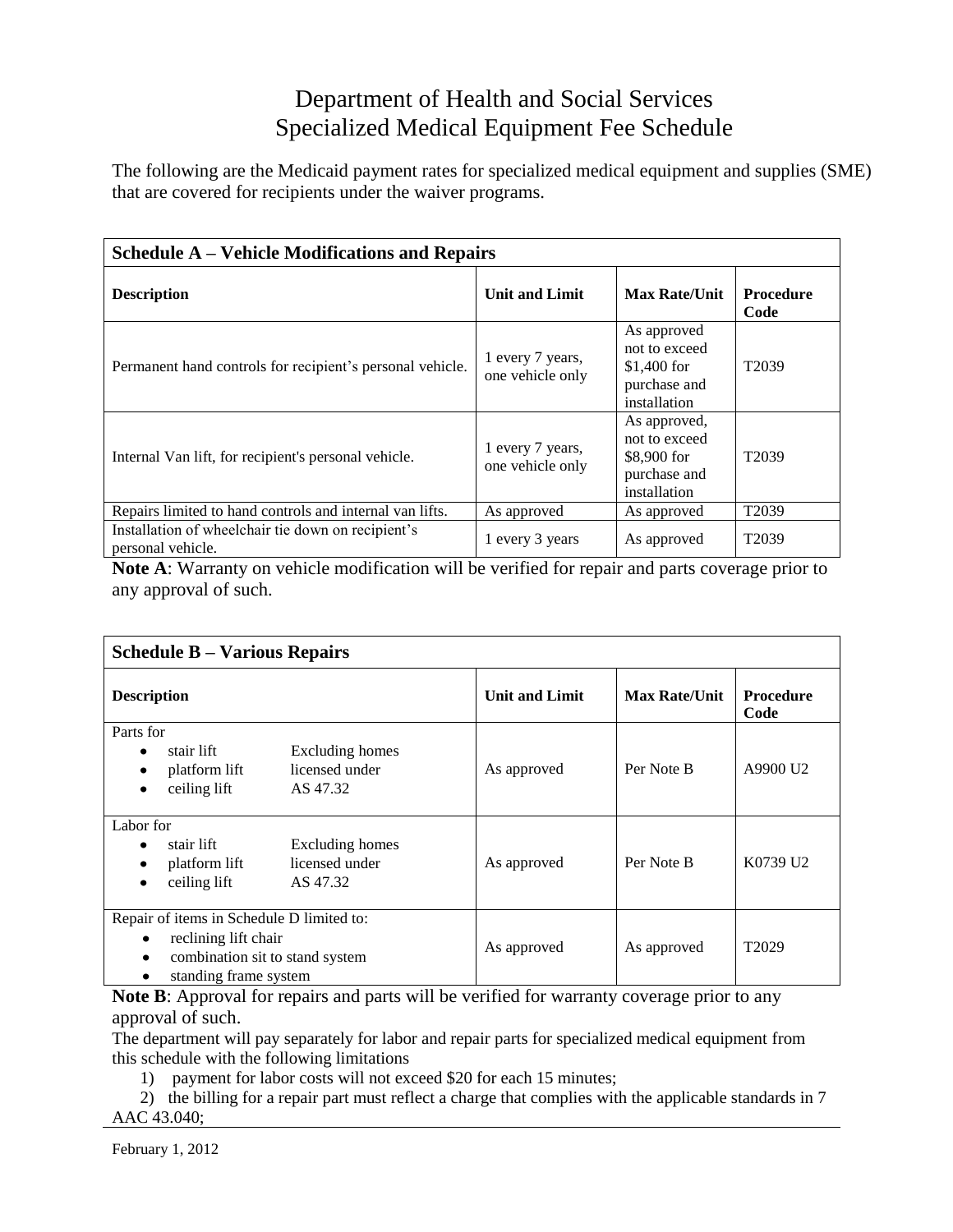3) labor and repair parts for the item must be documented as necessary; and documentation in the provider's record must include

- a) a statement signed by the recipient or the recipient's authorized representative, that describes the cause for and nature of the repair;
- b) a description of the item being repaired and its serial number, if available;
- c) the beginning and end dates of warranty coverage, if available; and
- d) documentation for labor charges that includes the amount of actual time spent on the repair and the hourly rate charged for the repair.

| Schedule $C$ – Shipping                                                                                                                                                                             |                       |                      |                          |
|-----------------------------------------------------------------------------------------------------------------------------------------------------------------------------------------------------|-----------------------|----------------------|--------------------------|
| <b>Description</b>                                                                                                                                                                                  | <b>Unit and Limit</b> | <b>Max Rate/Unit</b> | <b>Procedure</b><br>Code |
| Shipping, of an item from lower 48 is limited to<br>portable ramps<br>reclining lift chairs<br>combination sit to stand system<br>٠<br>standing frame system<br>٠<br>therapy mat<br>over bed tables |                       | As approved          | A9900 U <sub>2</sub>     |
| Shipping, delivery to location outside of vendors normal<br>delivery area (within Alaska).                                                                                                          |                       | As approved          | A9901 U <sub>2</sub>     |

| <b>Schedule D - Various</b>                                                                                                |                                           |                      |                   |
|----------------------------------------------------------------------------------------------------------------------------|-------------------------------------------|----------------------|-------------------|
| <b>Description</b>                                                                                                         | <b>Unit and Limit</b>                     | <b>Max Rate/Unit</b> | Procedure<br>Code |
| Reacher to pick up objects.                                                                                                | 1 every 2 years                           | \$25                 | A9281             |
| Over bed tables.                                                                                                           | 1 every 7 years                           | \$125                | E0274 U2          |
| Combination sit to stand system with seat lift feature,<br>with or without wheels, for adults (21 years old and<br>older). | 1 every 7 years, not<br>to exceed \$3,200 | As approved          | E0637 U2          |
| Emergency Response System, install and test                                                                                | 1 for recipient's<br>personal residence   | \$45                 | S5160             |
| <b>Emergency Response System</b>                                                                                           | Per month                                 | \$40                 | S5161             |
| Hand held low vision aids and other non-spectacle<br>mounted aids.                                                         | 1 every 2 years                           | \$25                 | V <sub>2600</sub> |
| Toothettes.                                                                                                                | Lot of $250$                              | \$45                 | T2029             |
| Sock donners.                                                                                                              | 1 every 2 years                           | \$15                 | T2029             |
| Big handle assistive eating device, each device can be a<br>spoon, fork, or knife.                                         | 6 devices every<br>year                   | \$20 each            | T2029             |
| Adaptive Cup.                                                                                                              | 2 every 2 years                           | \$25 each            | T2029             |
| Adaptive Bowl.                                                                                                             | 2 every 2 years                           | \$30 each            | T2029             |
| Adaptive Plate.                                                                                                            | 2 every 2 years                           | \$25 each            | T2029             |
| Toileting assistance item. Self wipe aid to help reach and<br>wipe.                                                        | 1 every 2 years                           | \$45                 | T <sub>2029</sub> |
| Handheld shower                                                                                                            | 1 every 2 years                           | \$50                 | T2029             |
| Alarmed Medication Dispenser.                                                                                              | 1 every 2 years                           | \$60                 | T2029             |
| Push button/rocker switches, mountable power switch<br>for devices.                                                        | 2 every 5 years                           | \$60 each            | T <sub>2029</sub> |
| Humidifiers portable.                                                                                                      | 1 every 5 years                           | \$100                | T2029             |
| Air purifier (must use HEPA filter).                                                                                       | 1 every 5 years                           | \$150                | T2029             |
| HEPA air filter replacement.                                                                                               | 4 every year                              | \$35 each            | T2029             |
| Pressure alarms, bed/chair, sensor pad and alarm.                                                                          | 1 every 2 years                           | \$160                | T2029             |
| Individual therapy foam Mat 4'X6'X2"                                                                                       | 1 every 4 years                           | \$200                | T2029             |

February 1, 2012